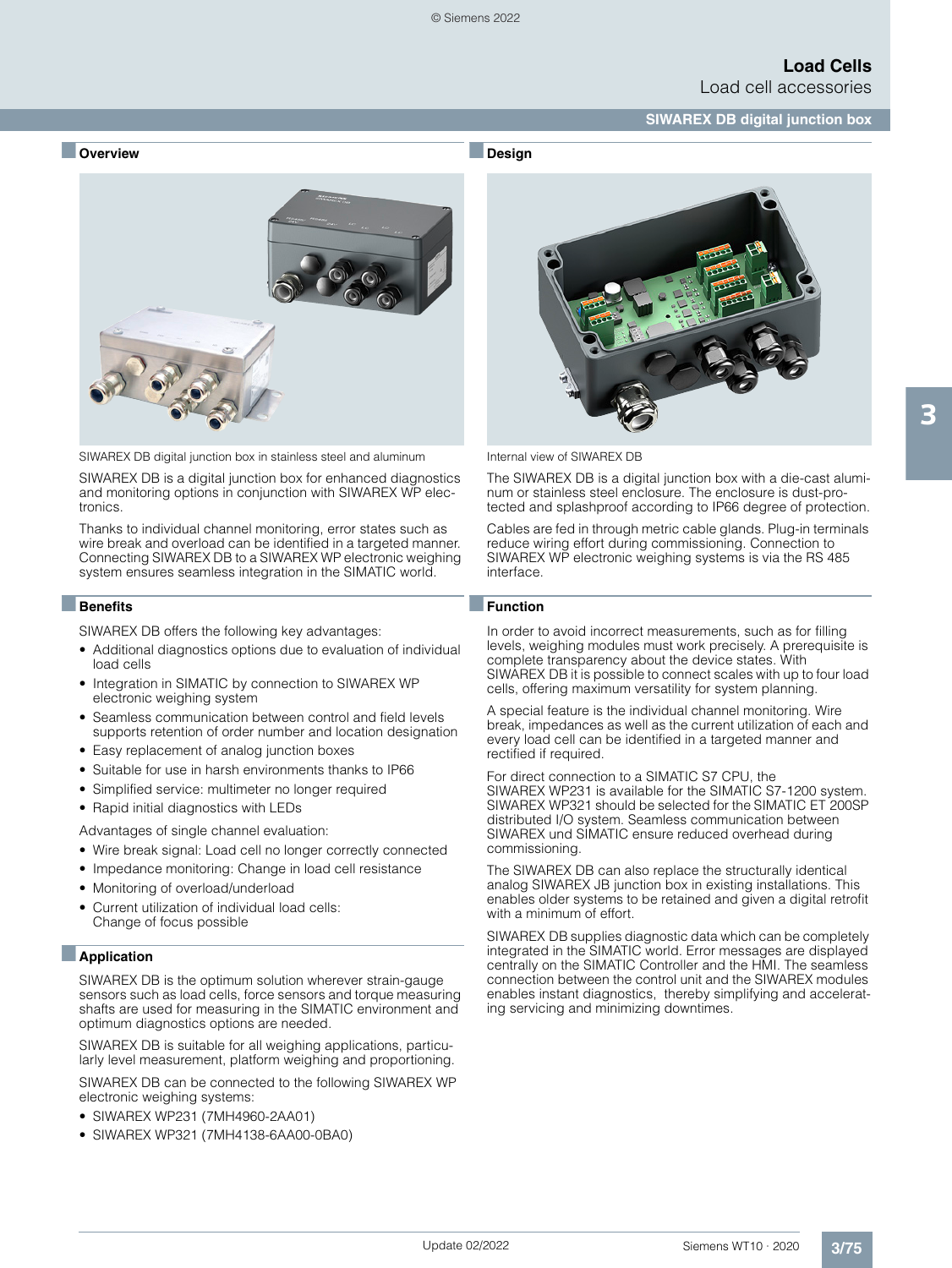# **Load Cells**

Load cell accessories

## **SIWAREX DB digital junction box**

# ■ Technical specifications **■ Selection and ordering data Article No. 4**

| <b>SIWAREX DB digital junction box</b>                           |                                                                 |
|------------------------------------------------------------------|-----------------------------------------------------------------|
| Integration in SIMATIC S7-1200 and<br>S7-1500 automation systems | SIWAREX WP electronic weighing<br>system                        |
|                                                                  | • SIWAREX WP231<br>(7MH4960-2AA01)                              |
|                                                                  | • SIWAREX WP321<br>(7MH4138-6AA00-0BA0)                         |
| Communication interfaces                                         | RS 485 (connection to SIWAREX WP<br>electronic weighing system) |
| Measuring accuracy                                               | See SIWAREX WP electronic<br>weighing system                    |
| Measuring frequency                                              | 100 / 120 Hz                                                    |
| Load cells                                                       | Full-bridge strain gauges in 4-wire<br>or 6-wire system         |
| Load cell powering                                               |                                                                 |
| Supply voltage                                                   | 4.85 V DC                                                       |
| Permissible load resistance                                      |                                                                 |
| $\bullet$ R <sub>I min</sub>                                     | $>$ 330 $\Omega$                                                |
| $\bullet$ R <sub>Lmax</sub>                                      | $< 4100 \Omega$                                                 |
| Load cell characteristic                                         | $14$ mV/V                                                       |
| IP degree of protection to EN 60529                              | <b>IP66</b>                                                     |
| Permissible ambient temperature                                  | $-2080 °C$                                                      |
| Cable glands                                                     |                                                                 |
| • For load cells                                                 | $4 \times M16$                                                  |
| • For signal cables / power supplies                             | $1 \times M20$                                                  |
| <b>Auxiliary power supply</b>                                    |                                                                 |
| Nominal voltage                                                  | <b>24 V DC</b>                                                  |
| Max. power consumption                                           | 100 mA at 24 V DC                                               |

| Selection and ordering data                                                                                                            | Article No.   |
|----------------------------------------------------------------------------------------------------------------------------------------|---------------|
| <b>SIWAREX DB digital junction box</b>                                                                                                 |               |
| For enhanced diagnostics and monitoring options in<br>conjunction with SIWAREX WP electronics.                                         |               |
| Enclosure made of:                                                                                                                     |               |
| • Aluminum                                                                                                                             | 7MH5001-0AD20 |
| • Stainless steel<br>incl. ATEX and IECEx approval II 3 G Ex ec IIC T4 Gc<br>and II 3 D Ex to IIIC T120 °C Dc                          | 7MH5001-0AD01 |
| <b>Spare part</b>                                                                                                                      |               |
| <b>SIWAREX DB Platine und Stecker</b>                                                                                                  | A5E50551831   |
| SIWAREX DB printed-circuit board incl. plug for<br>connecting load cells to SIWAREX WP electronic<br>weighing systems as a spare part. |               |
| Accessories                                                                                                                            |               |
| <b>EMC gland</b>                                                                                                                       | 7MH5002-0AA30 |
| For SIWAREX aluminum junction boxes.                                                                                                   |               |
| Contents:<br>$\bullet$ 4 $\times$ EMC cable glands M16<br>$\bullet$ 2 $\times$ blanking plugs M16                                      |               |
| Cable Li2Y $1 \times 2 \times 0.75$ ST + $2 \times (2 \times 0.34$ ST) - CY                                                            | 7MH4702-8AG   |
| For connecting SIWAREX electronic weighing systems<br>to junction box (JB), extension box (EB) and<br>Ex interface or between two EBs. |               |
| Suitable for both aluminum and stainless steel vari-<br>ants.                                                                          |               |
| For permanent installation. Occasional bending is<br>possible.                                                                         |               |
| External diameter:<br>approx. 10.8 mm (0.43 inch)                                                                                      |               |
| Permissible ambient temperature:<br>$-40$ $+80$ °C ( $-104$ $+176$ °F).                                                                |               |
| Sold by the meter.                                                                                                                     |               |